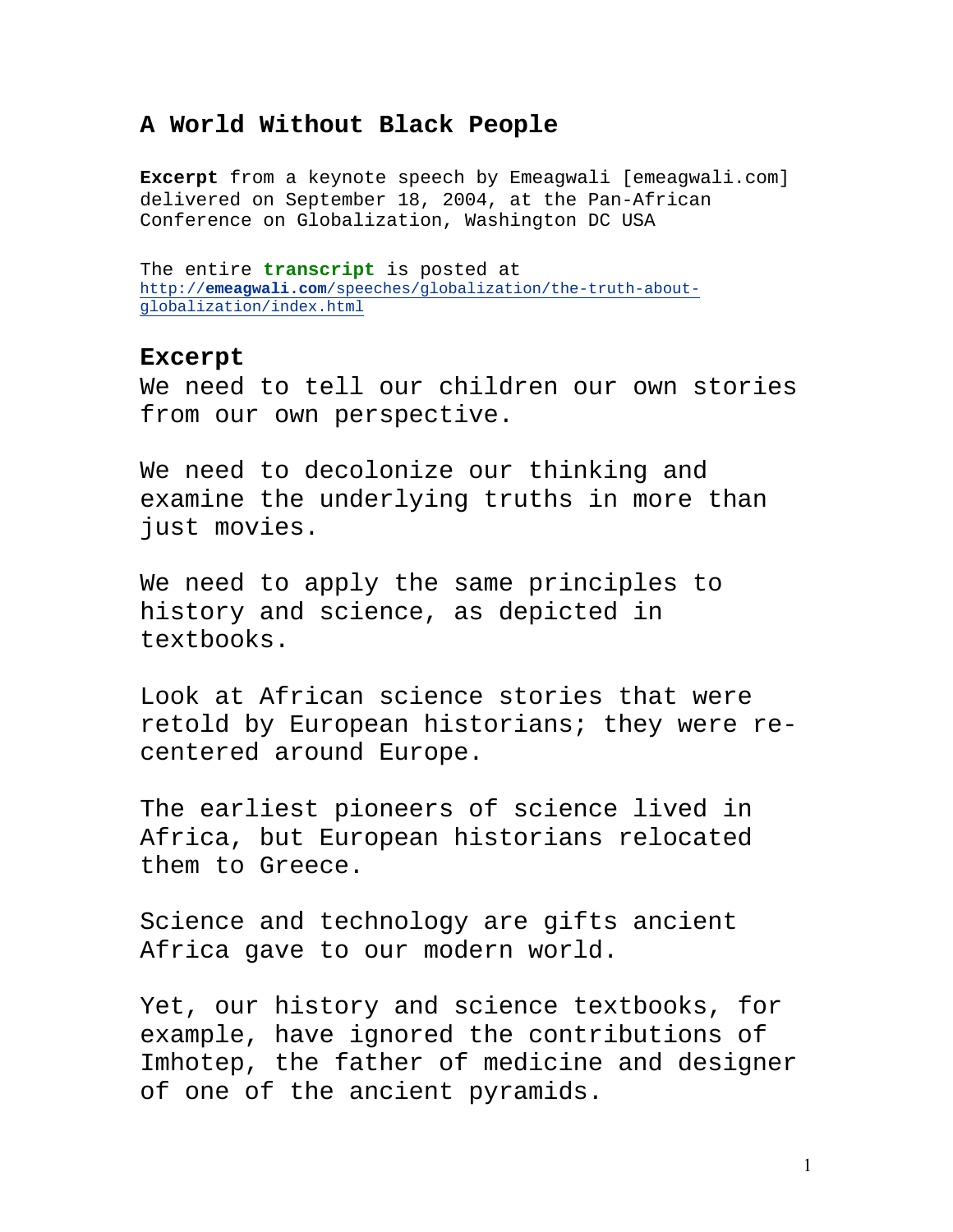The word "science" is derived from the Latin word "scientia" or "possession of knowledge." We know, however, that knowledge is not the exclusive preserve of one race, but of all races.

By definition, knowledge is the totality of what is known to humanity. Knowledge is a body of information and truth, and the set of principles acquired by mankind over the ages.

Knowledge is akin to a quilt, the latter consisting of several layers held together by stitched designs and comprising patches of many colors.

The oldest patch on the quilt of science belongs to the African named Imhotep. He was the world's first recorded scientist, according to the prolific American science writer Isaac Asimov.

The oldest patch on the quilt of mathematics belongs to another African named Ahmes. Isaac Asimov also credited Ahmes as being the world's first author of a mathematics textbook.

Therefore, a study of history of science is an effort to stitch together a quilt that has life, texture and color. African historians must insert the patches of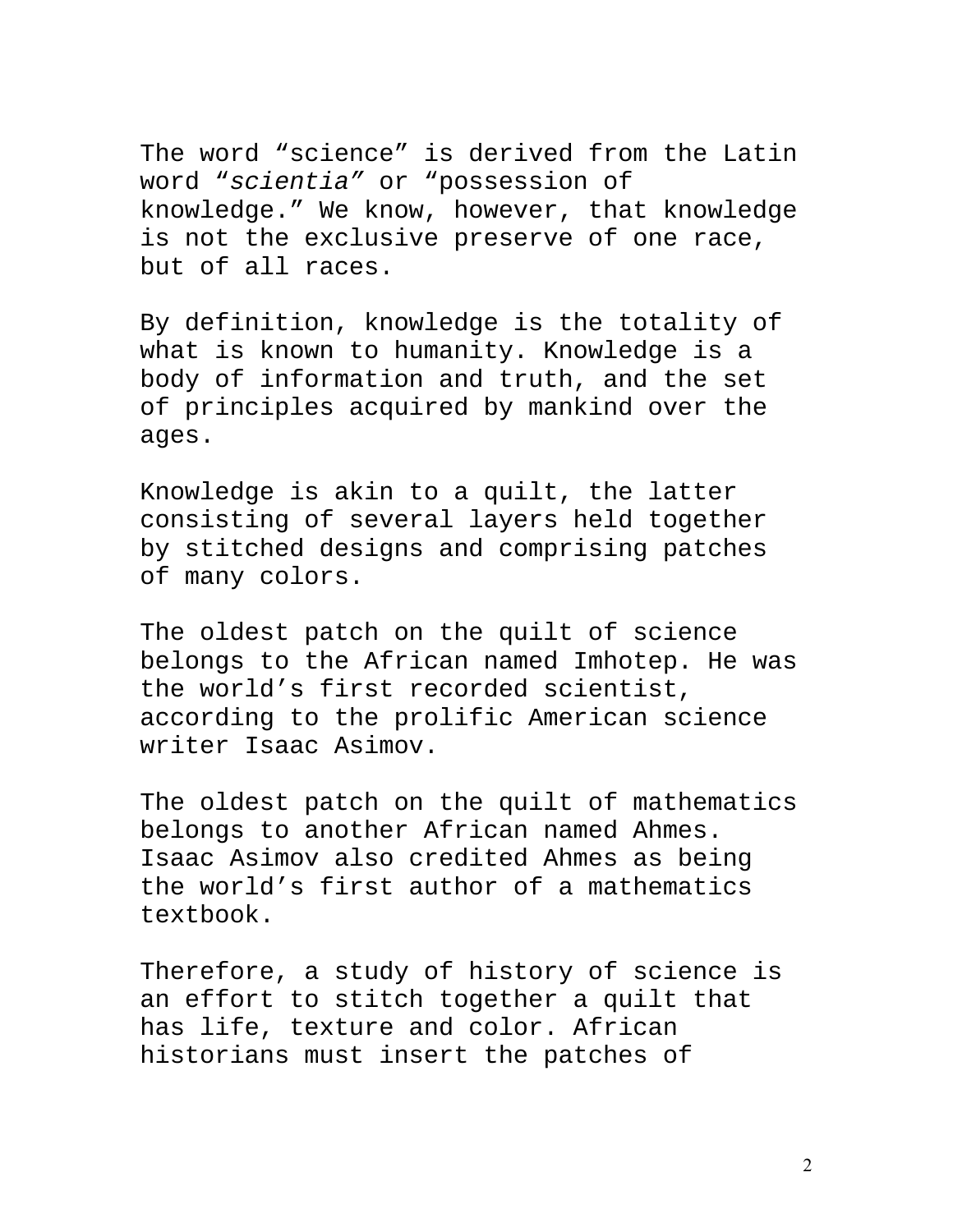information omitted from books written by European historians.

There are many examples of the mark Africans have made on world history. Americans are surprised when I tell them Africans built both Washington's White House and Capitol.

According to the US Treasury Department**,** 450 of the 650 workers who built the White House and the Capitol were African slaves.

Because the White House and Capitol are the two most visible symbols of American democracy, it is important to inform all schoolchildren in our globalized world that these institutions are the results of the sweat and toil of mostly African workers.

This must also be an acknowledgement of the debt America owes Africa.

Similarly, discussions of globalization should credit those Africans who left the continent and helped build other nations throughout the world - most nations on Earth.

Africans who have made contributions in Australia, in Russia, and in Europe must be acknowledged so our children can have heroes with African roots - so they can know their own roots and be proud of them.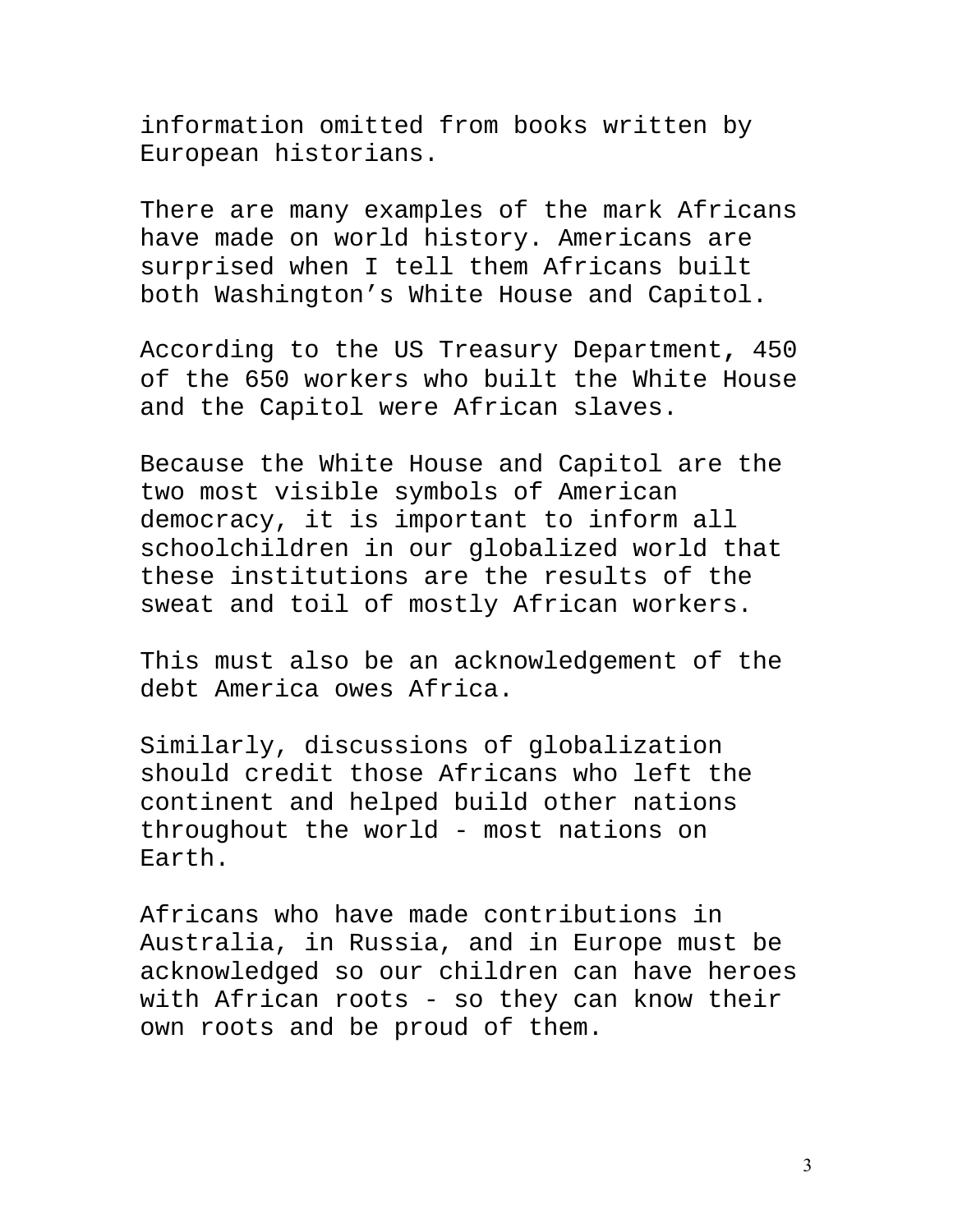The enormous contributions of Africans to the development and progress of other nations has gone unacknowledged.

We have yet to acknowledge, for example, that St. Augustine, who wrote the greatest spiritual autobiography of all time, called "Confessions of St. Augustine," was an African; that three Africans became pope; that Africans have lived in Europe since the time of the Roman Empire; that Septimus Severus, an Emperor of Rome, was an African; and that the reason Beethoven was called "The Black Spaniard" was because he was a mulatto of African descent.

Why are we reluctant to acknowledge the contributions and legacies of our African ancestors?

We cannot inspire our children to look toward the future without first reminding them of their ancestors' contributions.

Look at the long struggle of African Australians, who recently became citizens with rights on their native continent.

Africans have been living in Australia for 50,000 years. Yet, African Australians were granted Australian citizenship just 37 years ago, in 1967.

According to CNN, African Australians were not recognized as human beings prior to